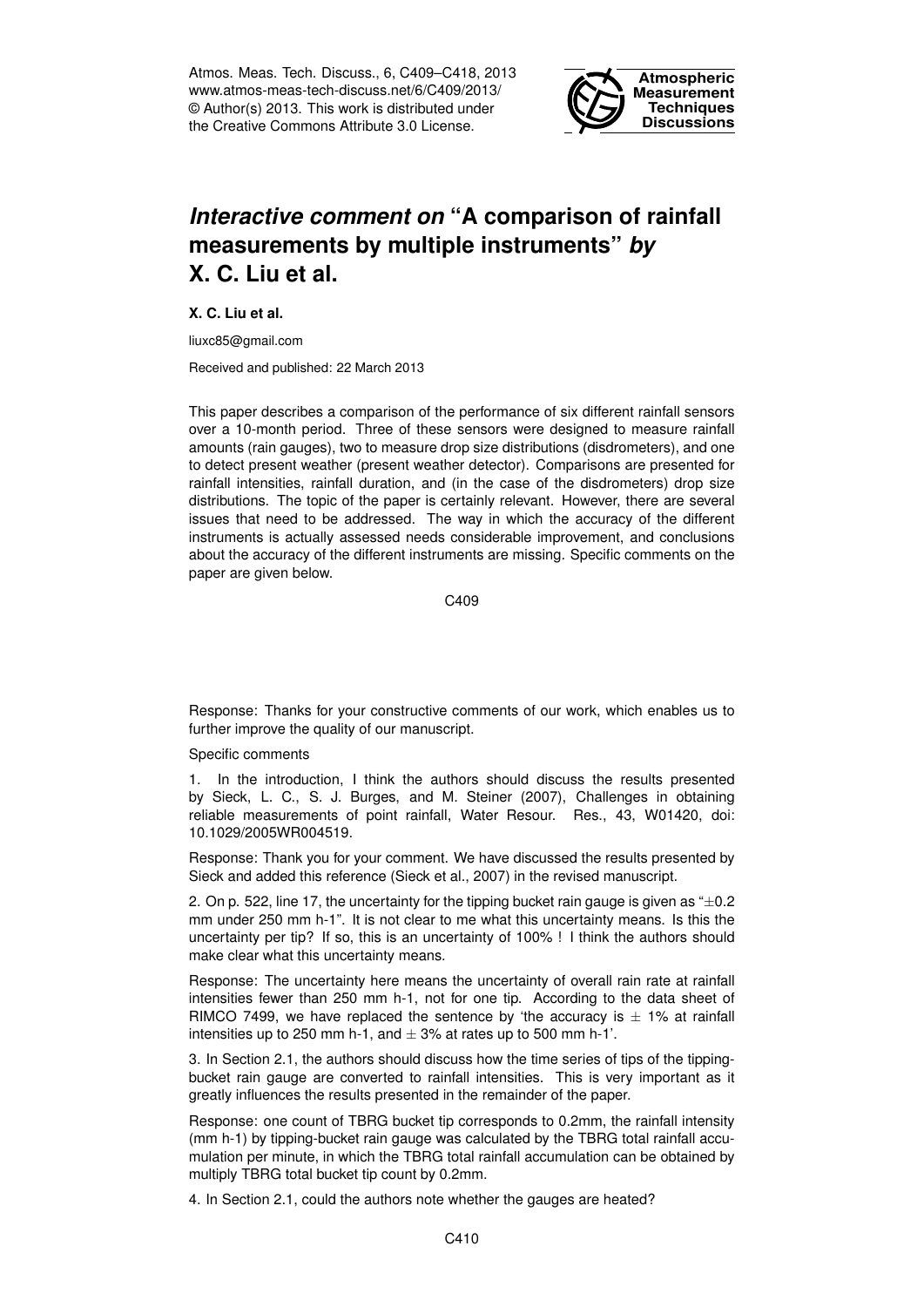Response: According to the data sheet of RIMCO 7499 TBRG and WRG, the optional heater operates below -30◦C; but the temperature of 27 rainfall events in this manuscript are not below -30◦C, therefore the gauges are not heated. We have noted that in the revised manuscript.

5. In Section 2.2, the measurement principles of the present weather detector are not clear to me. I think an understanding of the measurement principle is very important for proper interpretation of the results, so please include a clear description of these measurement principles.

Response: Thank you for your comment. We have added a description of the measurement principles of the present weather detector in revised manuscript.

6. In Section 2.3, line 5, the authors state that "JWD's output is proportional to the size and fall velocity of the impacting drops". Although the output depends on both the size and fall velocity, it is not proportional to these. See Joss, J. and Waldvogel, A. (1977), Comments on "Some observations on the Joss-Waldvogel rainfall disdrometer", J. Appl. Meteorol., 16, 112-113 and Salles, C. and Creutin, J.-D. (2003), Instrumental uncertainties in Z-R relationships and raindrop fall velocities, J. Appl. Meteorol., 42, 279-290 for more information on this.

Response: We are sorry for the inaccurate description about JWD, "The disdrometer's output is proportional to the size and fall speed of the impacting drops" came from the reference: Tokay, A., Kruger, A., and Krajewski, W. F.: Comparison of drop size distribution measurements by impact and optical disdrometers, Journal of Applied Meteorology, 40, 2083-2097, 2001. We have corrected them in the revised manuscript.

7. In Section 2.3, line 17 of p.524, I think the authors should cite Salles, C. and Creutin, J.-D. (2003), Instrumental uncertainties in Z - R relationships and raindrop fall velocities, J. Appl. Meteorol., 42, 279-290 here.

Response: Thank you for your suggestion; we have added the citation in revised

C411

## manuscript.

8. In Section 2, a discussion should be included on the effect of the installation in general and the wind specifically on the different instruments. An inspection of Figure 1 reveals that there is a great difference among the instruments in how they are installed. For example, the tipping bucket rain gauge is installed on the ground, whereas the weighing rain gauge is installed about 0.5 m above the ground, and has a wind screen to avoid wind effects.

Response: Thank you for your comment; the installations of instruments have different effect on their performances, whereas we assume that the instruments were installed at their optimum allocation in this manuscript. It is a very meaningful issue; we will discuss the effect of installation of different instruments on their performances in our next manuscript.

9. In Section 3, the time interval chosen for the analyses presented in this paper should be given (I believe it is 1 minute), and a brief discussion of the reason for this choice should be included.

Response: Yes, the time interval of all rainfall observation data is 1 minute, analyzing minute-by-minute spectra event-by-event we can obtain the details of different instruments performances. A brief discussion of the reason for this choice has been added in the revised manuscript.

10. All of the analyses of rainfall duration depend heavily on how the tips of the tippingbucket rain gauge are converted to rainfall intensities and the chosen time interval. I assume that it is raining in a given time interval if the TBRG gives at least one tip, the WRG records a difference in weight, and the other instruments record at least one drop. Because the difference between a single drop on the one hand and a volume measurement on the other (a tip or a change in weight) can be large in very light rain, a comparison of rainfall duration based on these criteria does not seem very relevant to me.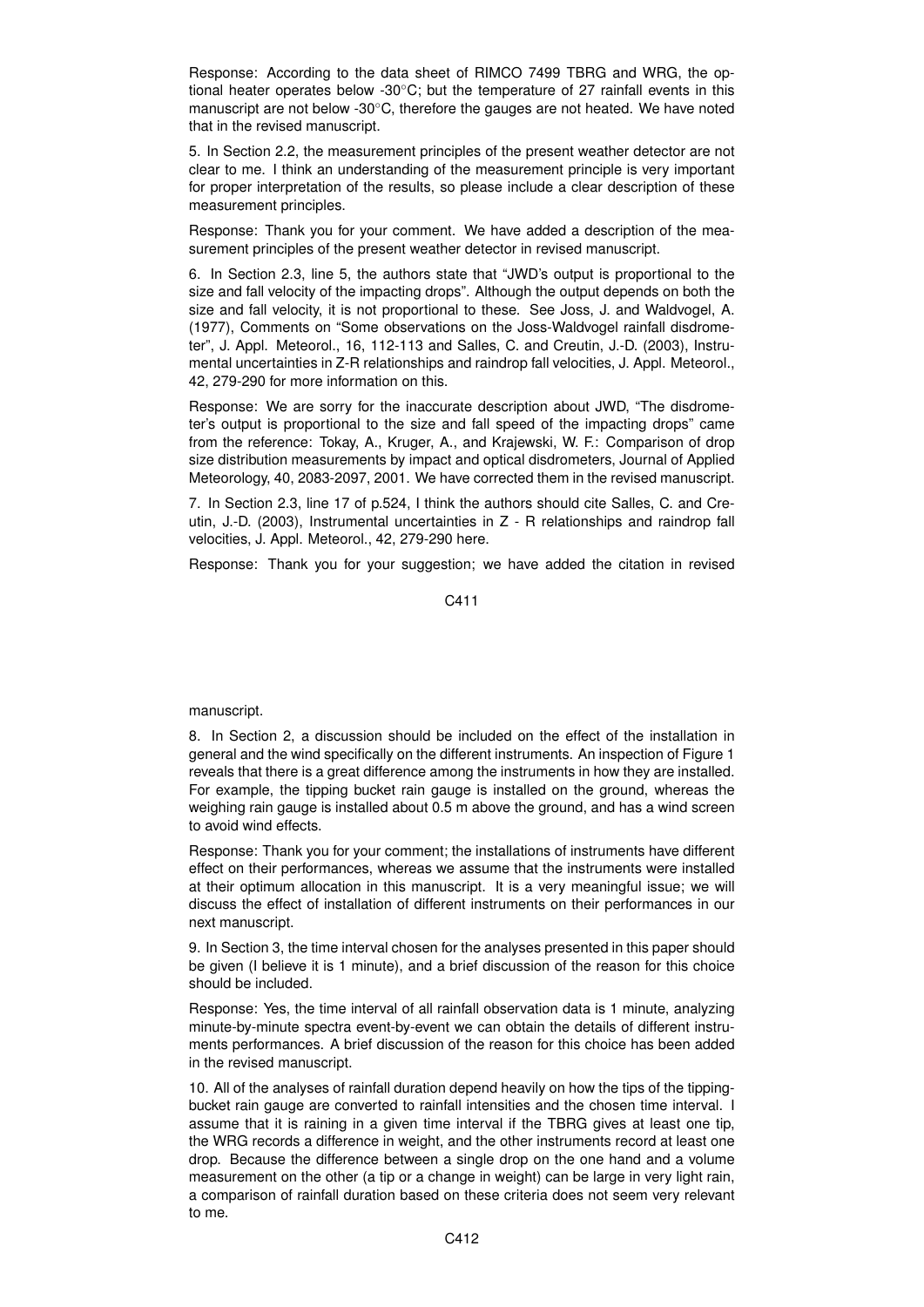Response: The comparison of rain duration is one of the major problems discussed in this manuscript. There are many different instruments with different measurement principles for rain duration, rain rate, and DSDs at present, their performance varies with their principles, the comparison of various instruments in this manuscript are useful to the application of observation data of rainfall by different instruments. Some conclusions about different instruments' performance can be obtained from the comparison of rain duration, especially in a light rain. Limited by the measurement principle of TBRG, the rainfall duration can not be recorded by TBRG precisely, small change of rainfall might be neglected; whereas the optical instruments are much more sensitive to the light rain or small raindrops, small change of rainfall can be recorded. There are already many literatures that compared the disdrometers and rain gauges, the comparisons of rain duration in this manuscript are used to evaluate the rainfall timing accuracy of different instruments thoroughly, by which more conclusions can be obtained, therefore we believe that the comparison of rainfall duration by different instruments is necessary and of great significance.

11. On p.525, line 20, it is stated that "obvious discrepancies of observations are excluded". Please give a short description of how these discrepancies were detected and what caused them.

Response: Obvious discrepancies of observations are mainly due to the missing records by operational failures of instruments. For example, On March 1 2012, the records by 2DVD are missed from 19:14 to 24:00, while other instruments still recorded rainfall, therefore the rainfall event after 19:14 are excluded. It happened several times.

12. On p.526, line 5, it is stated that for the computation of the relative bias, "R1 is the bigger one". I don't think this is a good idea, because the result will always be positive. The information contained in the sign of ∆R on whether it is an under- or overestimation is then lost.

Response: Thank you for your comment. We have modified the computation in the

C413

revised manuscript, the comparisons (under- or overestimation) of instruments can be found in Table 2 and Table 3.

13. On p.526, the discussion of Fig.2 (p.541) on lines 10-17 implicitly suggests that TBRG is used as a reference. Although it is clear from p.528 that the authors do not intend this to be the case, I think it would be good to note this explicitly.

Response: Thank you for your comment; although the TBRG have large error for rainfall timing, the TBRG can record the rain amount accumulation precisely, we used the TBRG as a reference for the comparison of rain amount. We have noted this explicitly in the revised manuscript.

14. On p.527, lines 8, 9, and 11 (2x), the use of the word "bias" makes it sound like the differences are attributed to errors in the sensors. I suggest rephrasing, making use of words such as "difference". This also holds for p.530, line 21 (twice).

Response: Thank you for your suggestion, we have rephrased it.

15. On p.527, line 13, the errors in the TBRG are attributed to the tip resolution of 0.2 mm. However, with different conversion of the tip times to 1-minute rainfall intensities, these errors would be much less severe.

Response: Thank you for your comment. As suggested by another referee, We reran our comparisons with an average over 3 minutes, the evolution curve of rain rate are smoothed by the average over 3 minutes, and there is a slight improvement for rain rate comparisons, the errors are reduced to a certain extent, but limited by the inherent principle of TBRG, the error of rain rate and timing by TBRG in light rain is still obvious, which can not be ignored.

16. On p. 528, an algorithm is presented for generating a reference rainfall intensity based on a weighted average of measurements from five sensors. The weights are proportional to the rainfall intensity itself. This algorithm makes no sense to me. There is no reason to believe that the reference rainfall generated by this algorithm is any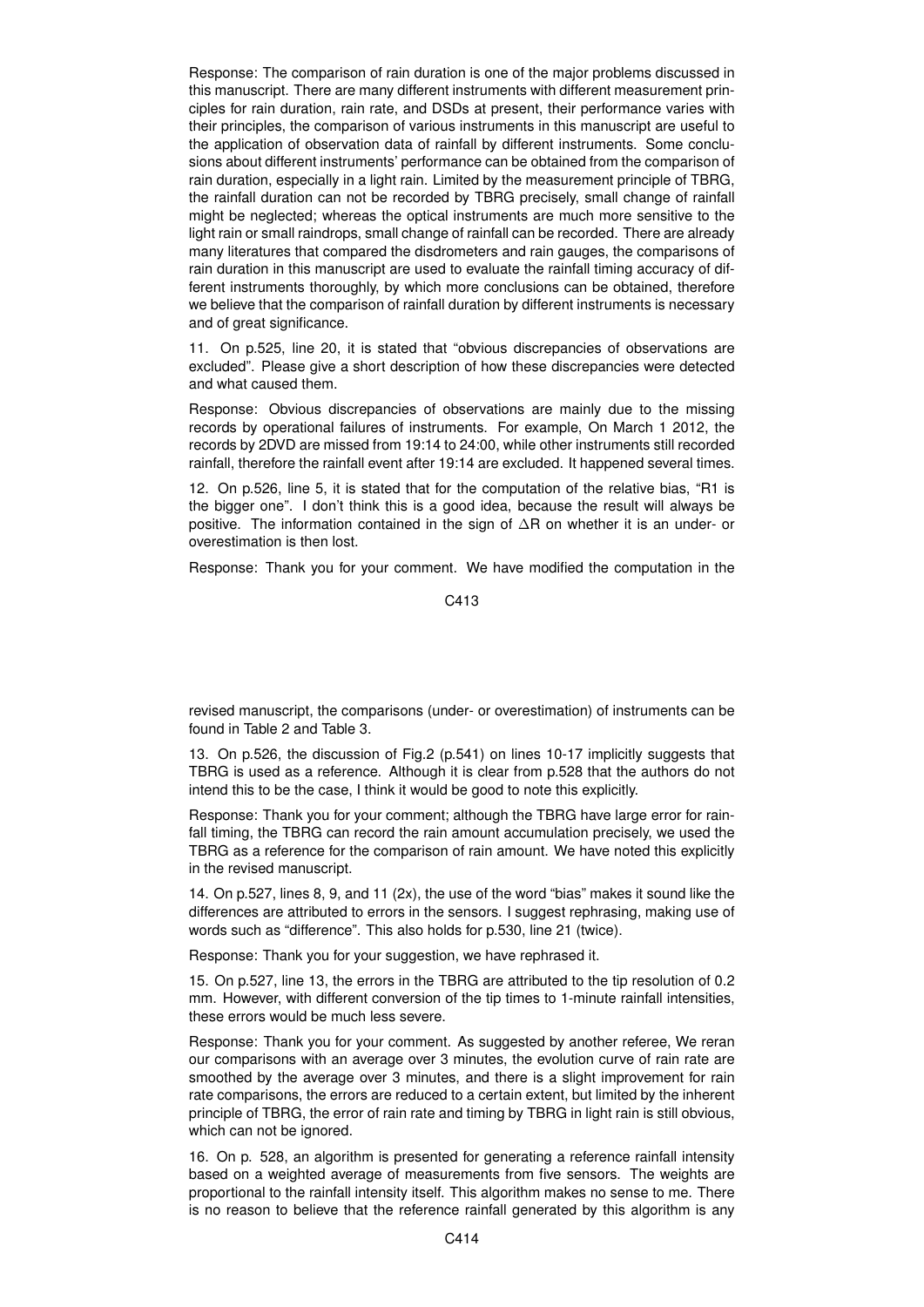better than simply taking one of the sensors to be the reference or taking the average over all sensors. Because of the higher weight on larger intensities, this algorithm is likely to create a reference that is biased toward higher intensities. I strongly believe that simply choosing a single sensor to be the reference (or possibly two sensors; each one for a different intensity regime) based on known performance characteristics from literature is better.

Response: This algorithm comes from the references as follows: "Boers, R., Haij, M. J. d., Wauben, W. M. F., and et al: Optimized fractional cloudiness determination from five groundâAT based remote sensing techniques, Journal of Geophysics Research, 115, D24116, 2010." and "Nash, J., Oakley, T., Vomel, H., and et al: WMO Intercomparison of High Quality Radiosonde Systems, World Meteorological Organization (WMO), Geneva2, Switzerland, 2011. Report No.107.". This algorithm is designed to provide a reference when there's no standard value or standard instrument. However this algorithm is likely to create a reference that is biased toward higher intensities, as you stated, we decide to take your advice, and we use the Weighing Rain Gauge (WRG) as the reference in the revised manuscript. However, compared the reference algorithm, the WRG and other instruments have worse correlation and larger standard deviation. Consider the different performance of different instruments at different intensity regime; we will discuss this issue in our next manuscript.

17. On p.529, Eq.(5), the second part (the sum) is incorrect. It should be something like where Nclass is the number of diameter classes and ∆Di is the diameter class width of class i.

Response: Thank you for your suggestion, we have corrected it in the revised manuscript.

18. On p.529, Eq.(6), expression for N0, explain that (m+4) is the gamma function with argument m + 4 (generally referred to as  $\Gamma(m + 4)$ ).

Response: Thank you for your comment; we have modified it in the revised manuscript.

C415

19. On p.529, Eq.(6), note that these variables can be computed using any combination of three moments of the DSD. The choice of moment orders 3, 4, and 6 make sense as these are related to the highly relevant variables rainfall intensity (R) and radar reflectivity (Z).

Response: Yes, the moment orders 3, 4, and 6 are related to the highly relevant variables rainfall intensity (R) and radar reflectivity (Z).

20. On p.530, line 1, "where " is ambiguous (and even incorrect if interpreted according to mathematical conventions). It should be......

Response: Thank you for your comment; we have corrected it in the revised manuscript.

21. On p. 530, line 7, I assume that by "drop numbers" the authors mean "number density (Nd).". If so, please put this in the axis label of Fig.6b (including correct units) as well.

Response: the "drop numbers" here means the total number of raindrops measured instead of "number density", the "drop number" is used to shows the measurement of raindrops.

22. On p.530, line 10, "Fig.3b" should be "Fig.4b".

Response: Thank you for your comment; we have corrected it in the revised manuscript.

23. On p.530, lines 18-19, I don't think you can conclude that the 2DVD "shows a better ability to measure large-size raindrops". It simply measures more of these raindrops (it is not necessarily better able to measure these).

Response: Thank you for your comment, it's not sufficient to conclude that conclusion, we have modified this sentence in the revised manuscript.

24. On p.530, line 25 and on p.531, lines 8-9 it is stated that the JWD measures more